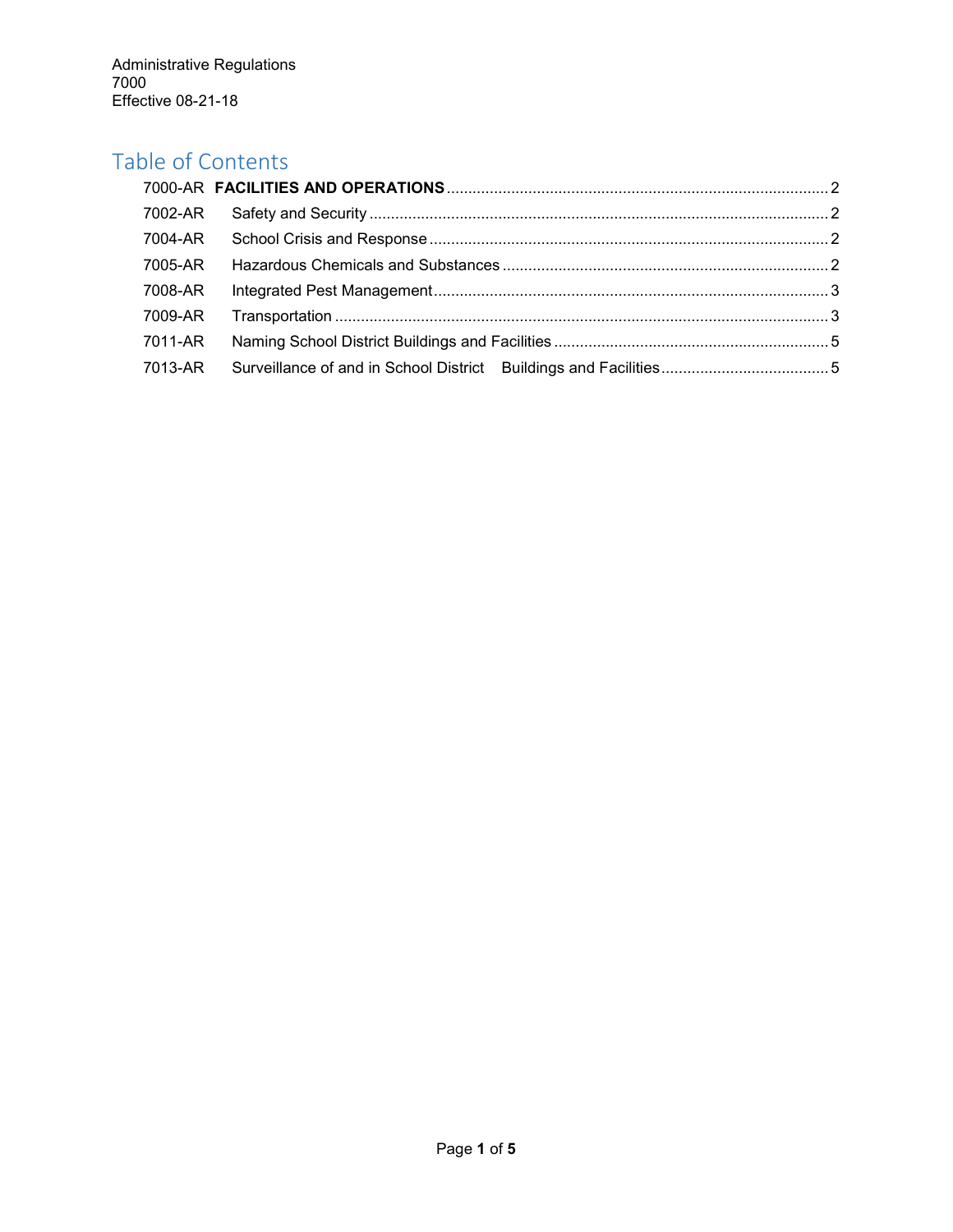# <span id="page-1-0"></span>7000-AR FACILITIES AND OPERATIONS

## <span id="page-1-1"></span>**7002-AR Safety and Security**

# **7002.1-AR Safety and Security**

A comprehensive facilities inspection and maintenance program will assure that School District facilities and grounds are kept safe, clean and attractive. The Assistant Superintendent for Business Affairs/designee will coordinate an inspection program that includes, at a minimum: mechanical systems (heating, ventilation and air conditioning); electrical (interior and exterior); roofs; windows and doors (interior and exterior); gates and fences; interior surfaces (floors, ceilings, walls); fire equipment; restrooms (accessibility, functionality and cleanliness); sewers; playgrounds and other school grounds; and, overall cleanliness.

As necessary, the Assistant Superintendent for Business Affairs/designee will prepare and submit to the Superintendent a report of desirable or necessary repairs and improvements.

# <span id="page-1-2"></span>**7004-AR School Crisis and Response**

# **7004.1-AR School Crisis and Response**

The Superintendent will appoint a Critical Incident Team. The Team will meet annually to review and consider revisions to the School District's School Crisis Response Plan. The Superintendent authorizes and directs the principal of each building to appoint a Critical Incident Team to respond to and coordinate the response to crises that may arise at the building. The principal of each building will notify the Superintendent of the members of the building's crisis team no later than September 15 of each school year.

# <span id="page-1-3"></span>**7005-AR Hazardous Chemicals and Substances**

# **7005.1-AR Hazardous Chemicals and Substances**

Hazardous chemicals and other substances are present in school buildings and other School District facilities. In order to maintain a safe environment for students, staff and other members of the school community, the following measures will be taken:

Hazard Communication Program. The Assistant Superintendent for Business Affairs will have primary responsibility for conducting an annual review and making recommendations to the Superintendent for revisions to the School District's Hazard Communication Program. The Program will include, at a minimum: container labeling; safety data sheets; employee information and training; and, the identification of hazardous substances known to be present within the School District.

Procedures for Storage and Disposal of Chemicals. The Assistant Superintendent for Business Affairs will develop procedures for the storage and disposal of chemicals used within the School District.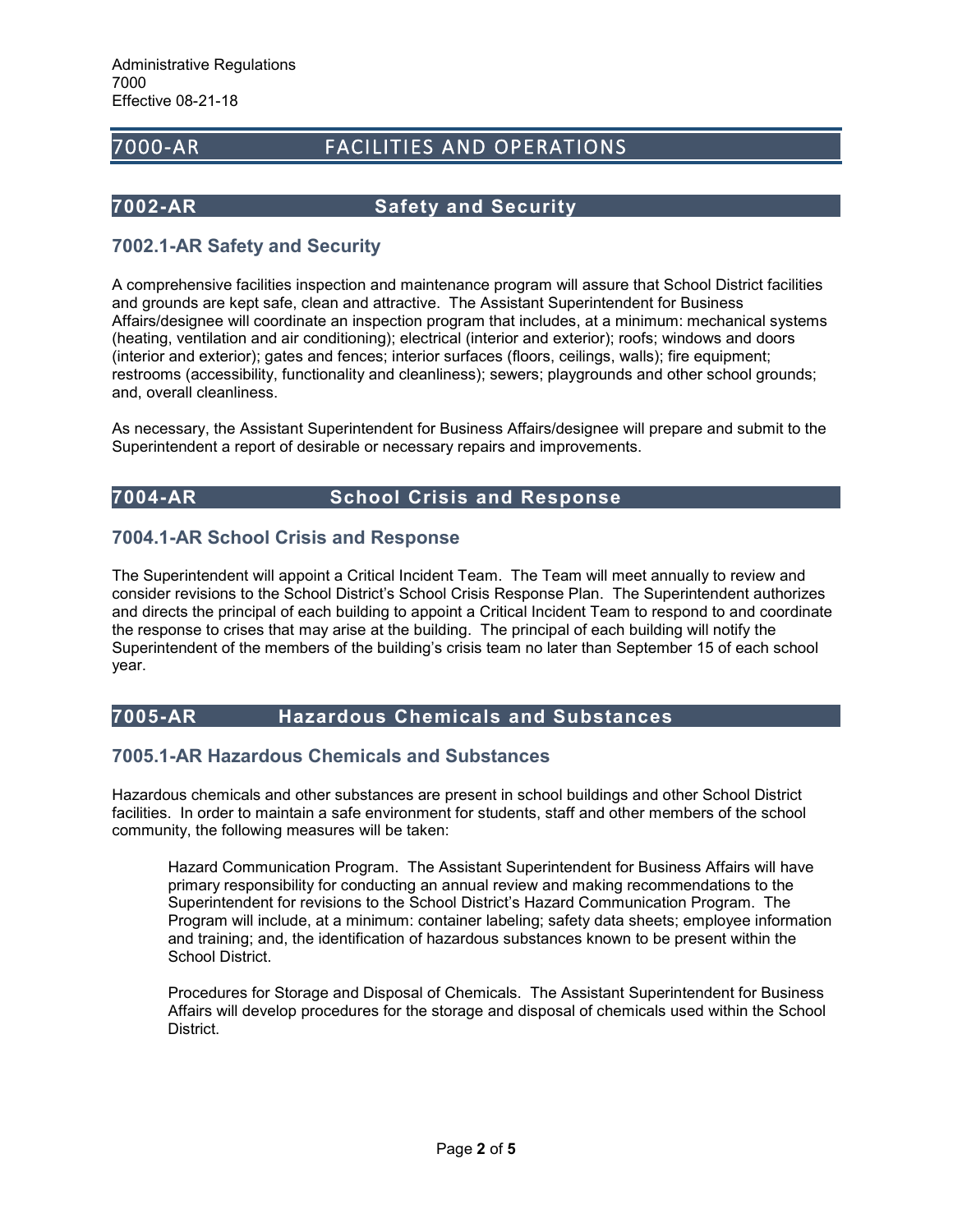## <span id="page-2-0"></span>**7008-AR Integrated Pest Management**

### **7008.1-AR Integrated Pest Management**

The School District will provide students, staff and members of the school community with a school environment that is free of pests while reducing the use of harmful pesticides. The Assistant Superintendent for Business Affairs is designated the Integrated Pest Management manager for the School District. He/she will: review and recommend to the Superintendent revisions to the School District's Integrated Pest Management Plan; application strategies, and select in each particular instance, the least toxic control method to manage problems; and, educate and train staff on pest identification and, safe application strategies.

# <span id="page-2-1"></span>**7009-AR Transportation**

# **7009.1-AR School Bus Transportation Program**

As determined by the School District, school buses will be acquired, operated, secured and maintained by the School District or its contracted provider for the transportation of eligible children between their home and school of attendance, and for school-related trips.

*School District Discretion* The School District will select bus stops at its discretion. Disabled students will be transported in the manner required by law. The District will determine, on a case-by-case basis and in the Superintendent's discretion, the extent to which students and others (such as chaperones) are eligible for transportation to and/or from field trips and extra-curricular activities. Non-public student transportation will be provided in accordance with applicable laws.

*Use of School Buses for Non-School Functions* School buses will not be loaned or rented to commercial, private or non-profit organizations, or any other organization, without the express written approval of the Superintendent.

*Transportation Fees* A fee may be collected for transporting students enrolled in the District's K-12 program provided students are being transported to or from a non-mandatory and non-credit event(s) sponsored by the School District and/or other activities permissible under State law. Fees charged shall cover trip expenses.

### *Transportation Appeal*

A request for busing may be submitted to the District using the following process:

Step I

- A. Parent/Guardian files a request with the Transportation Department
	- 1. Alternate Address Busing Form 076-4, to arrange for transportation to a child care provider, or;
	- 2. Inquiry Form 076-6 to request transportation, or a change in transportation service.
- B. The request is reviewed by the Transportation Department, based on the following criteria:
	- 1. Rochester Community Schools Board Policy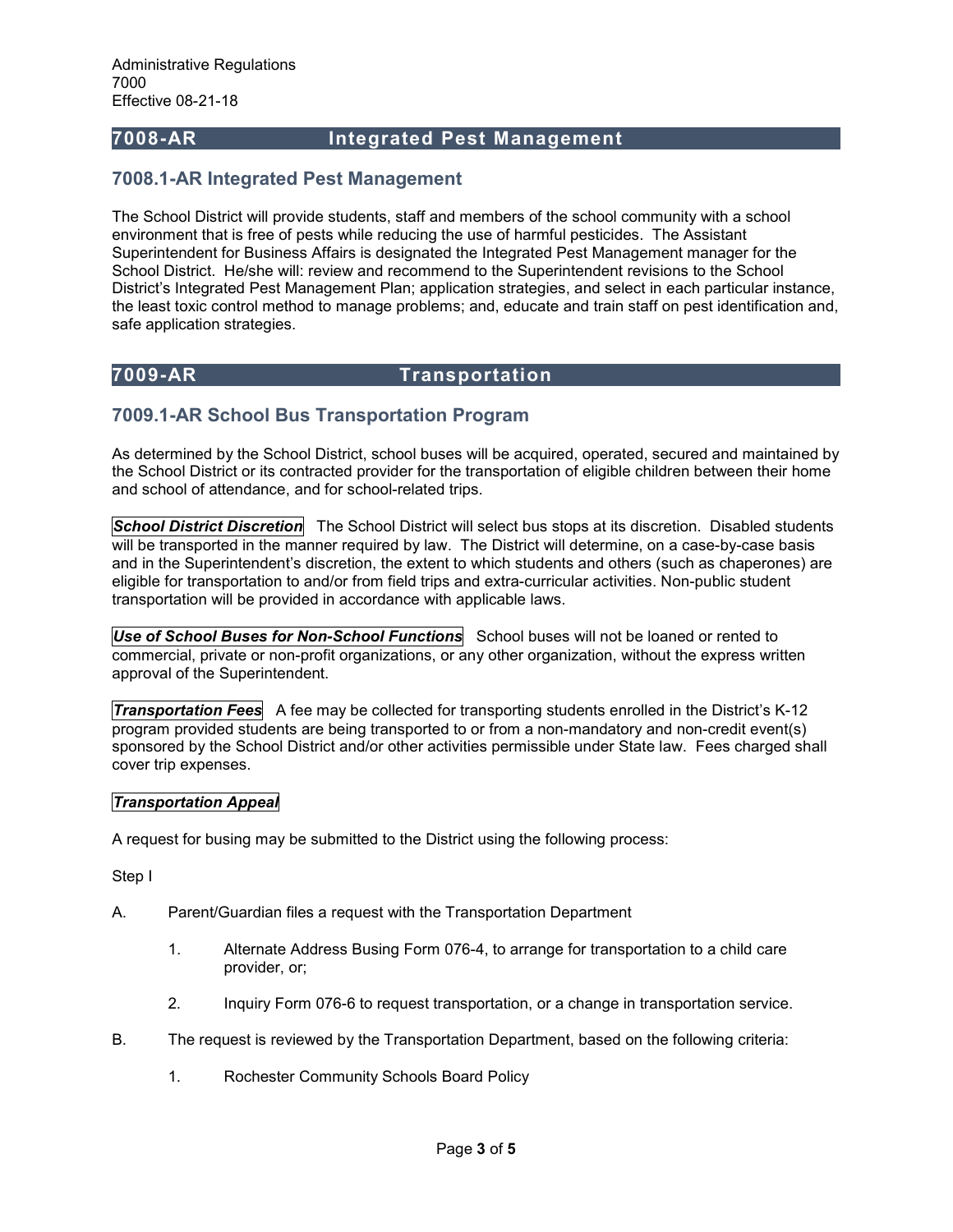- 2. Safety
- 3. Medical/physical disabilities
- 4. Rochester Community Schools Transportation Handbook
- 5. Bus Stop Location Criteria checklist
- 6. School Bus Transportation General Information as provided by the Michigan Department of Education

### Step II

- A. If the request is denied at Step 1, the parent/guardian may then request a hearing with the Transportation Appeal Committee by filing Appeal Form 76-7 with the Transportation Department.
	- 1. Upon Receipt of the appeal form by the Transportation Department, the following occurs:
		- a. The form is date stamped, recorded in the Appeals Log Book, and scheduled for a hearing on a pre-scheduled meeting date.
		- b. The Transportation Appeal Committee will review up to three (3) appeals per meeting. Additional requests, exceeding the limit, will be scheduled for the next Transportation Appeal Committee meeting.
		- c. Meetings will be scheduled weekly, or less frequently, depending on need.
- B. The Transportation Appeal Committee process for review of Step II requests:
	- 1. The Transportation Appeal Committee will review written documentation;
	- 2. Persons wishing to provide new information to their appeal are requested to follow the procedures outlined below:
		- a. Only two (2) representatives will be allowed to address the committee;
		- b. Each appeal hearing will be scheduled for 30 minutes;
		- c. Clarification questions may be asked by the Committee but no decision will be rendered at the time of the appeal hearing.
	- 3. The Transportation Appeal Committee's decision will be based on Board policy and practices.
	- 4. The Transportation Appeal Committee's decision will be communicated to the parent/guardian. The decision of the Transportation Appeal Committee will be considered final.

[Link to Transportation Forms](https://www.rochester.k12.mi.us/about-us/departments/transportation/transportation-documents)